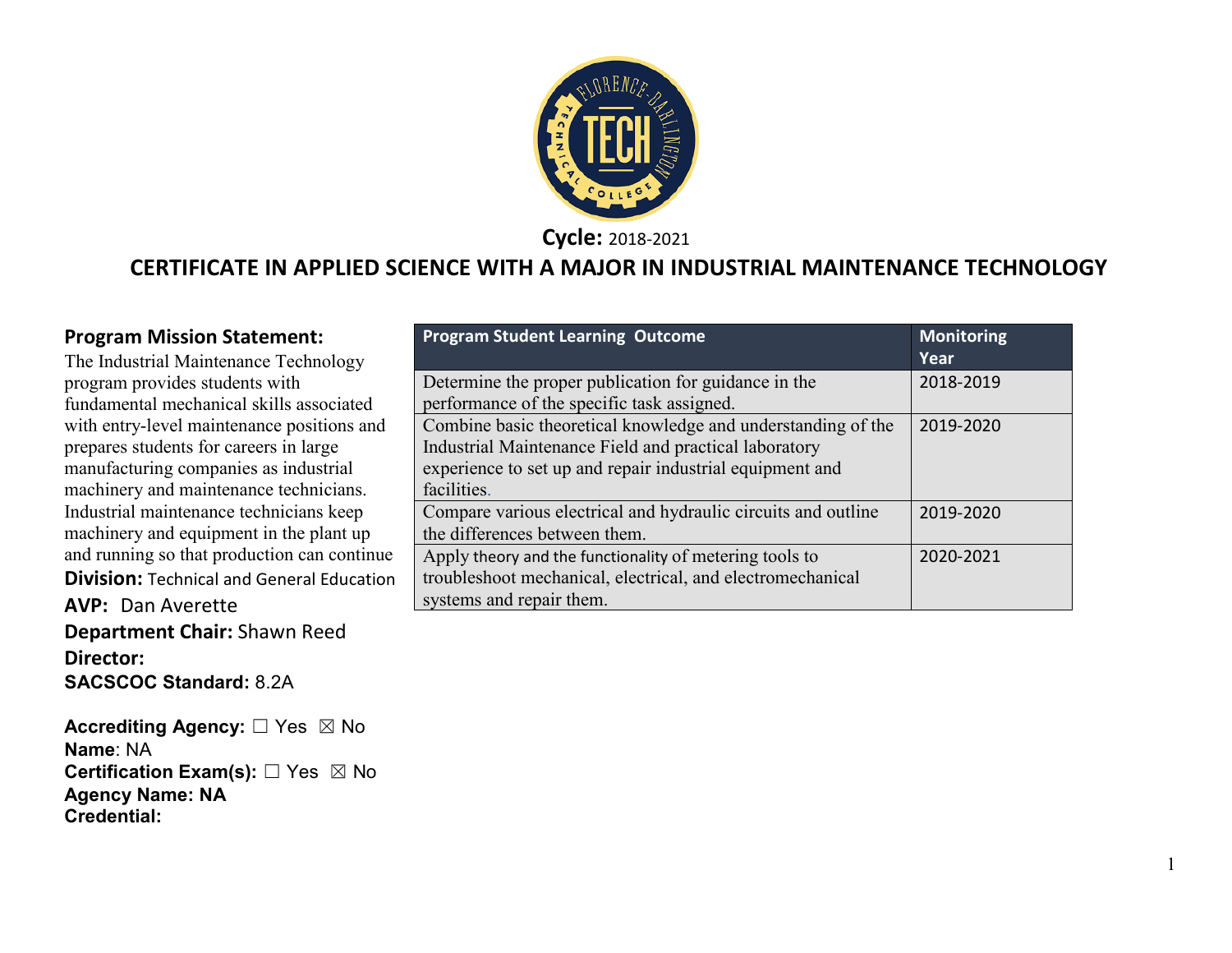## **STUDENT LEARNING OUTCOMES FOR 47.0303 2018-2019**

| A. Program<br><b>Student Learning</b>                                                                          | <b>B.</b> What<br>courses                                                            | C. Methods for<br><b>Outcomes</b>                                                                | <b>D. Expected Level</b><br>of Program                                                                    | <b>E. Data Collection</b>                                                                     | <b>F. Results</b>                                                                                           | <b>G. Plan For Improvement</b>                                                                                    |
|----------------------------------------------------------------------------------------------------------------|--------------------------------------------------------------------------------------|--------------------------------------------------------------------------------------------------|-----------------------------------------------------------------------------------------------------------|-----------------------------------------------------------------------------------------------|-------------------------------------------------------------------------------------------------------------|-------------------------------------------------------------------------------------------------------------------|
| <b>Outcomes</b>                                                                                                | are                                                                                  | <b>Assessment</b>                                                                                | <b>Performance</b>                                                                                        |                                                                                               |                                                                                                             |                                                                                                                   |
|                                                                                                                | <b>PSLOs</b><br><b>Assessed</b>                                                      |                                                                                                  |                                                                                                           |                                                                                               |                                                                                                             |                                                                                                                   |
| What should the<br>graduates of your<br>program be able to<br>do?                                              | Where do<br>you see<br>evidence<br>that the<br>student<br>can do<br>these<br>things? | How does your<br>program evaluate<br>student/graduate<br>skills/abilities?                       | What is the expected<br>level of student<br>performance for the<br>program?                               | When will you collect<br>the data needed to<br>evaluate the<br>performance of the<br>program? | What are the<br>results of the<br>evaluation?<br><b>NOTE: include</b><br>student ratio with<br>all results. | How will you use this information<br>to improve the program                                                       |
| Determine the<br>proper publication<br>for guidance in the<br>performance of the<br>specific task<br>assigned. | <b>IMT 233</b>                                                                       | The IMT student<br>will install, edit,<br>and troubleshoot<br>Programmable<br>Logic Controllers. | 100% of the student<br>will score a 70% or<br>greater on the PLC<br>final lab<br>assessment. (IMT<br>233) | Spring 2019                                                                                   | 12 out of 12<br>students scored<br>a 70 or greater,<br>Class average<br>79.17%.                             | The expected learning outcome<br>was met but we will add<br>additional lab projects to<br>reinforce this outcome. |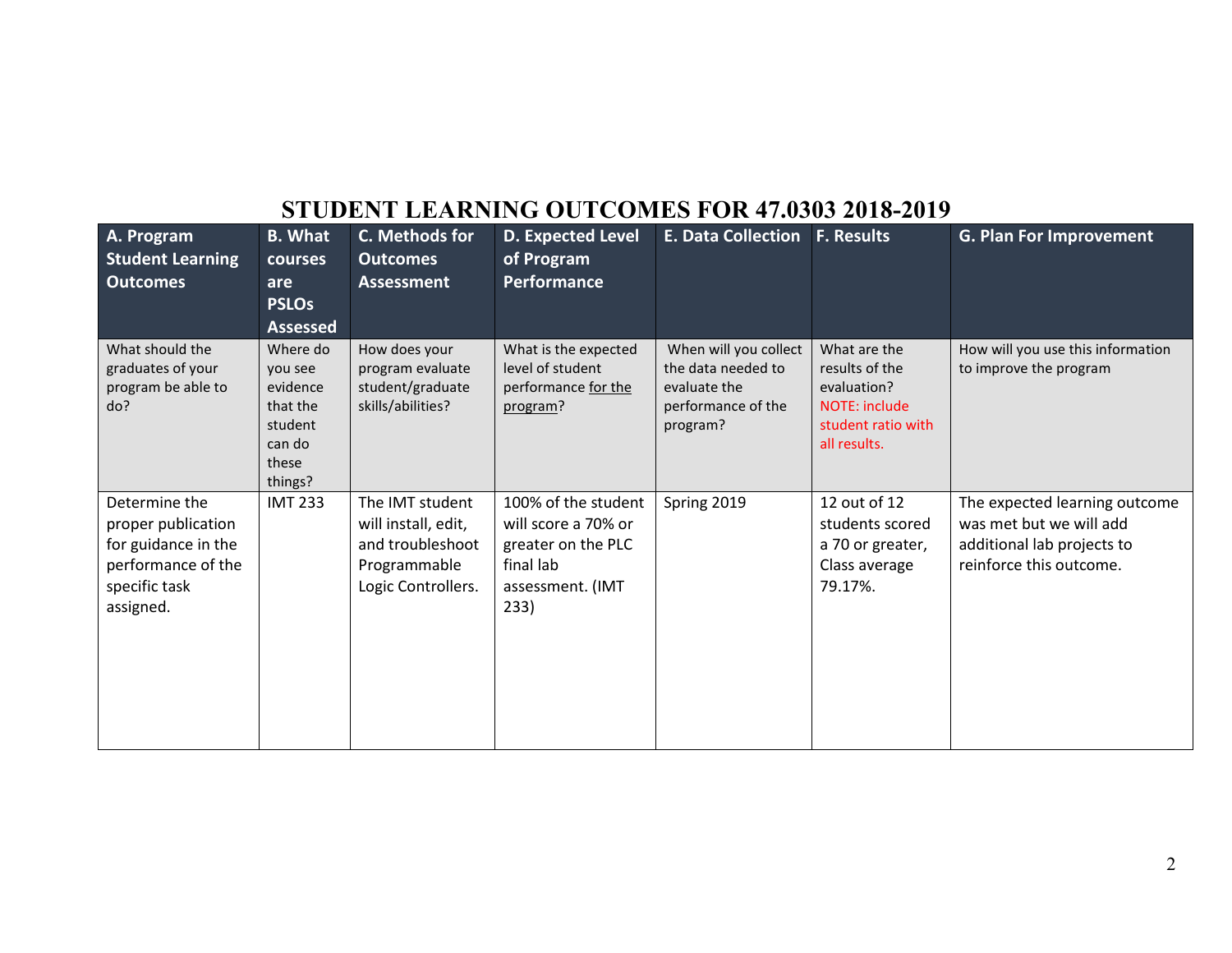# **STUDENT LEARNING OUTCOMES FOR 47.0303 2019-2020**

| A. Program<br><b>Student Learning</b><br><b>Outcomes</b>                                                                                                                                                                 | <b>B.</b> What<br>courses<br>are<br><b>PSLOs</b><br><b>Assessed</b>                  | C. Methods for<br><b>Outcomes</b><br><b>Assessment</b>                                                                                                  | <b>D. Expected Level</b><br>of Program<br><b>Performance</b>                             | <b>E. Data Collection F. Results</b>                                                          |                                                                                                             | <b>G. Plan For Improvement</b>                                                                                                                 |
|--------------------------------------------------------------------------------------------------------------------------------------------------------------------------------------------------------------------------|--------------------------------------------------------------------------------------|---------------------------------------------------------------------------------------------------------------------------------------------------------|------------------------------------------------------------------------------------------|-----------------------------------------------------------------------------------------------|-------------------------------------------------------------------------------------------------------------|------------------------------------------------------------------------------------------------------------------------------------------------|
| What should the<br>graduates of your<br>program be able to<br>do?                                                                                                                                                        | Where do<br>you see<br>evidence<br>that the<br>student<br>can do<br>these<br>things? | How does your<br>program evaluate<br>student/graduate<br>skills/abilities?                                                                              | What is the expected<br>level of student<br>performance for the<br>program?              | When will you collect<br>the data needed to<br>evaluate the<br>performance of the<br>program? | What are the<br>results of the<br>evaluation?<br><b>NOTE: include</b><br>student ratio with<br>all results. | How will you use this information<br>to improve the program                                                                                    |
| Combine basic<br>theoretical<br>knowledge and<br>understanding of<br>the Industrial<br>Maintenance Field<br>and practical<br>laboratory<br>experience to set up<br>and repair industrial<br>equipment and<br>facilities. | <b>IMT 161</b>                                                                       | The IMT student<br>will be introduced<br>to typical<br>equipment failure<br>areas and how<br>preventive<br>maintenance can<br>reduce those<br>failures. | 100% of IMT<br>graduates will score<br>a 70% or above on<br>class exercise 4 IMT<br>161. | Fall 2019                                                                                     | Class average<br>was 86.9% and<br>all 18 of 18<br>students made a<br>70% or above.                          | The benchmark was exceeded.<br>The faculty would like to<br>investigate a different<br>assessment tool to evaluate this<br>PSLO in the future. |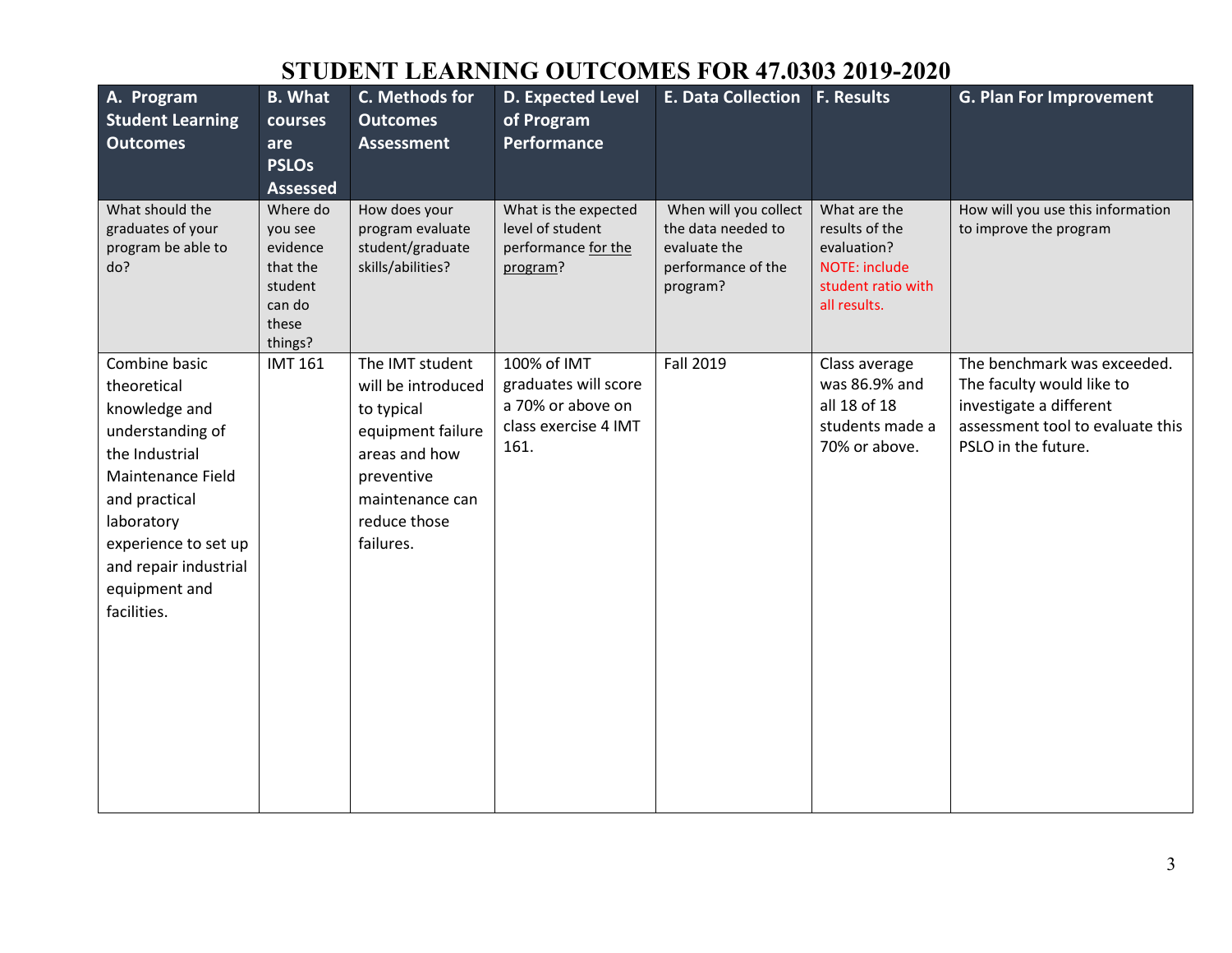| STUDENT LEARNING OUTCOMES FOR 47.0303 2019-2020                                                            |                                                                                   |                                                                                                    |                                                                                                 |                                                                                               |                                                                                                      |                                                                                                                                                                        |
|------------------------------------------------------------------------------------------------------------|-----------------------------------------------------------------------------------|----------------------------------------------------------------------------------------------------|-------------------------------------------------------------------------------------------------|-----------------------------------------------------------------------------------------------|------------------------------------------------------------------------------------------------------|------------------------------------------------------------------------------------------------------------------------------------------------------------------------|
| A. Program<br><b>Student Learning</b><br><b>Outcomes</b>                                                   | <b>B.</b> What<br>courses<br>are PSLOs<br><b>Assessed</b>                         | C. Methods for<br><b>Outcomes</b><br><b>Assessment</b>                                             | D. Expected Level<br>of Program<br>Performance                                                  | E. Data Collection F. Results                                                                 |                                                                                                      | <b>G. Plan For Improvement</b>                                                                                                                                         |
| What should the<br>graduates of your<br>program be able to<br>do?                                          | Where do<br>you see<br>evidence<br>that the<br>student can<br>do these<br>things? | How does your<br>program evaluate<br>student/graduate<br>skills/abilities?                         | What is the expected<br>level of student<br>performance for the<br>program?                     | When will you<br>collect the data<br>needed to evaluate<br>the performance of<br>the program? | What are the<br>results of the<br>evaluation?<br>NOTE: include<br>student ratio with<br>all results. | How will you use this information<br>to improve the program                                                                                                            |
| Compare various<br>electrical and<br>hydraulic circuits<br>and outline the<br>differences<br>between them. | <b>IMT 131</b>                                                                    | The IMT student<br>will design, install,<br>and test basic<br>pneumatic and<br>hydraulic circuits. | 100% of IMT<br>graduates will score<br>a 70% or above on<br>hydraulic lab project<br>3 IMT 131. | Spring 2020                                                                                   | Class average<br>was 82.6% and<br>14 of 15 students<br>made a 70% or<br>above.                       | The benchmark for this PSLO<br>was not met. The faculty will<br>enforce remediation for<br>students with high absenteeism<br>before allowing them to take<br>the test. |

## **STUDENT LEARNING OUTCOMES FOR 47.0303 2019-2020**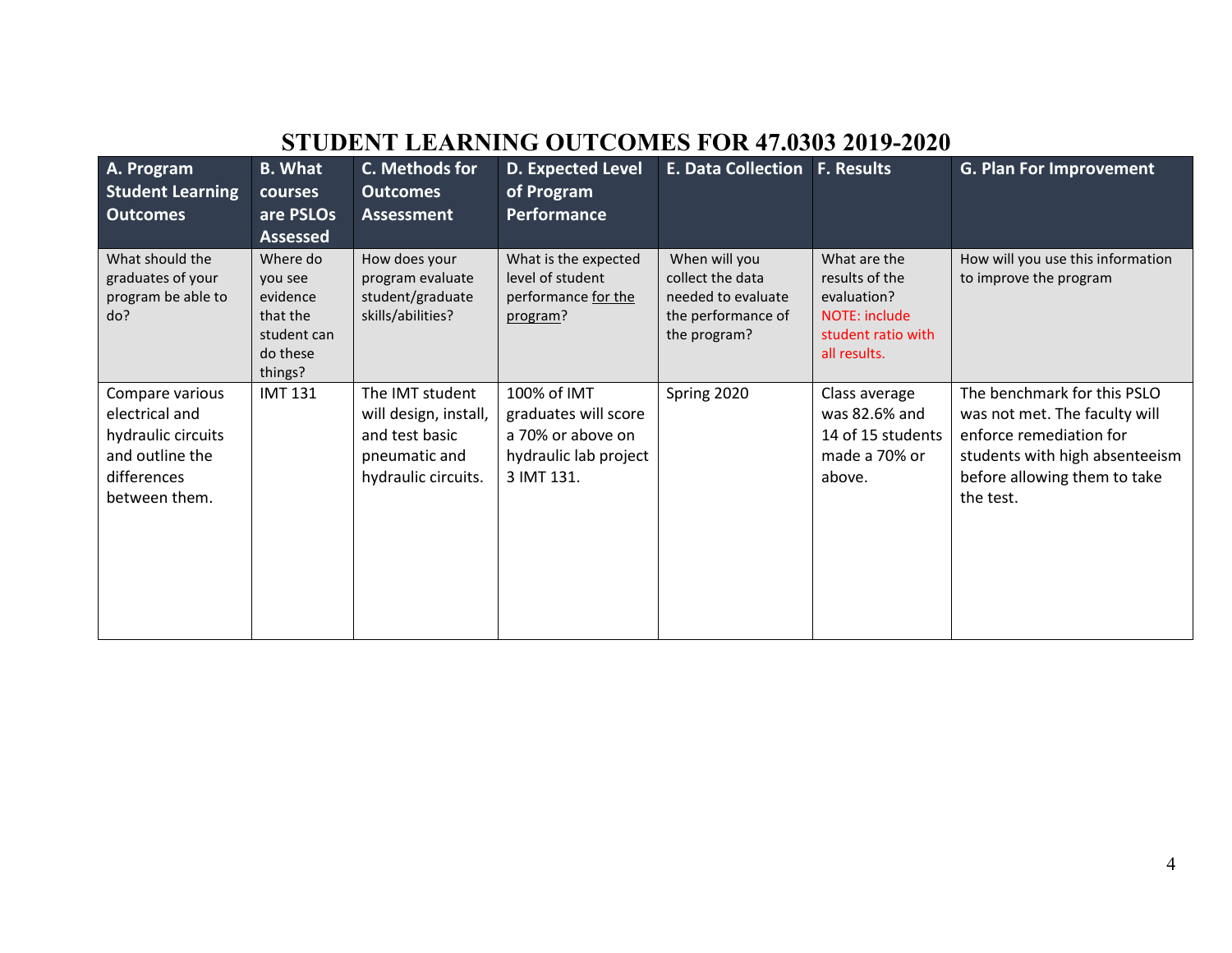# **STUDENT LEARNING OUTCOMES FOR 47.0303 2020-2021**

| A. Program<br><b>Student Learning</b><br><b>Outcomes</b>                                                                                                            | <b>B.</b> What<br>courses are<br><b>PSLOs</b><br><b>Assessed</b>               | C. Methods for<br><b>Outcomes</b><br><b>Assessment</b>                     | <b>D. Expected Level</b><br>of Program<br><b>Performance</b>                                                               | E. Data<br><b>Collection</b>                                                                  | <b>F. Results</b>                                                                                                                                                                                                          | <b>G. Plan For Improvement</b>                                                                                                                                            |
|---------------------------------------------------------------------------------------------------------------------------------------------------------------------|--------------------------------------------------------------------------------|----------------------------------------------------------------------------|----------------------------------------------------------------------------------------------------------------------------|-----------------------------------------------------------------------------------------------|----------------------------------------------------------------------------------------------------------------------------------------------------------------------------------------------------------------------------|---------------------------------------------------------------------------------------------------------------------------------------------------------------------------|
| What should the<br>graduates of your<br>program be able to<br>do?                                                                                                   | Where do you<br>see evidence<br>that the<br>student can<br>do these<br>things? | How does your<br>program evaluate<br>student/graduate<br>skills/abilities? | What is the expected<br>level of student<br>performance for the<br>program?                                                | When will you collect<br>the data needed to<br>evaluate the<br>performance of the<br>program? | What are the<br>results of the<br>evaluation?<br><b>NOTE: include</b><br>student ratio with<br>all results.                                                                                                                | How will you use this information<br>to improve the program                                                                                                               |
| Apply theory and<br>the functionality of<br>metering tools to<br>troubleshoot<br>mechanical,<br>electrical, and<br>electromechanical<br>systems and repair<br>them. | <b>IMT 140</b>                                                                 | Students will<br>construct series<br>and parallel<br>circuits.             | 100% of the<br>graduates will score<br>a 70% or higher on<br>lab exercise 7 series<br>and parallel circuits<br>in IMT 140. | <b>FALL 2020</b>                                                                              | Class average<br>was as follows:<br>96.6% for<br>parallel circuits<br>and a lower<br>value of 80% for<br>series circuits.<br>However, the<br>benchmark was<br>met with<br>21 of 21 students<br>scoring at 70% or<br>above. | The faculty will enforce<br>remediation for students with<br>high absenteeism before<br>allowing them to take the<br>laboratory tests on Parallel and<br>Series Circuits. |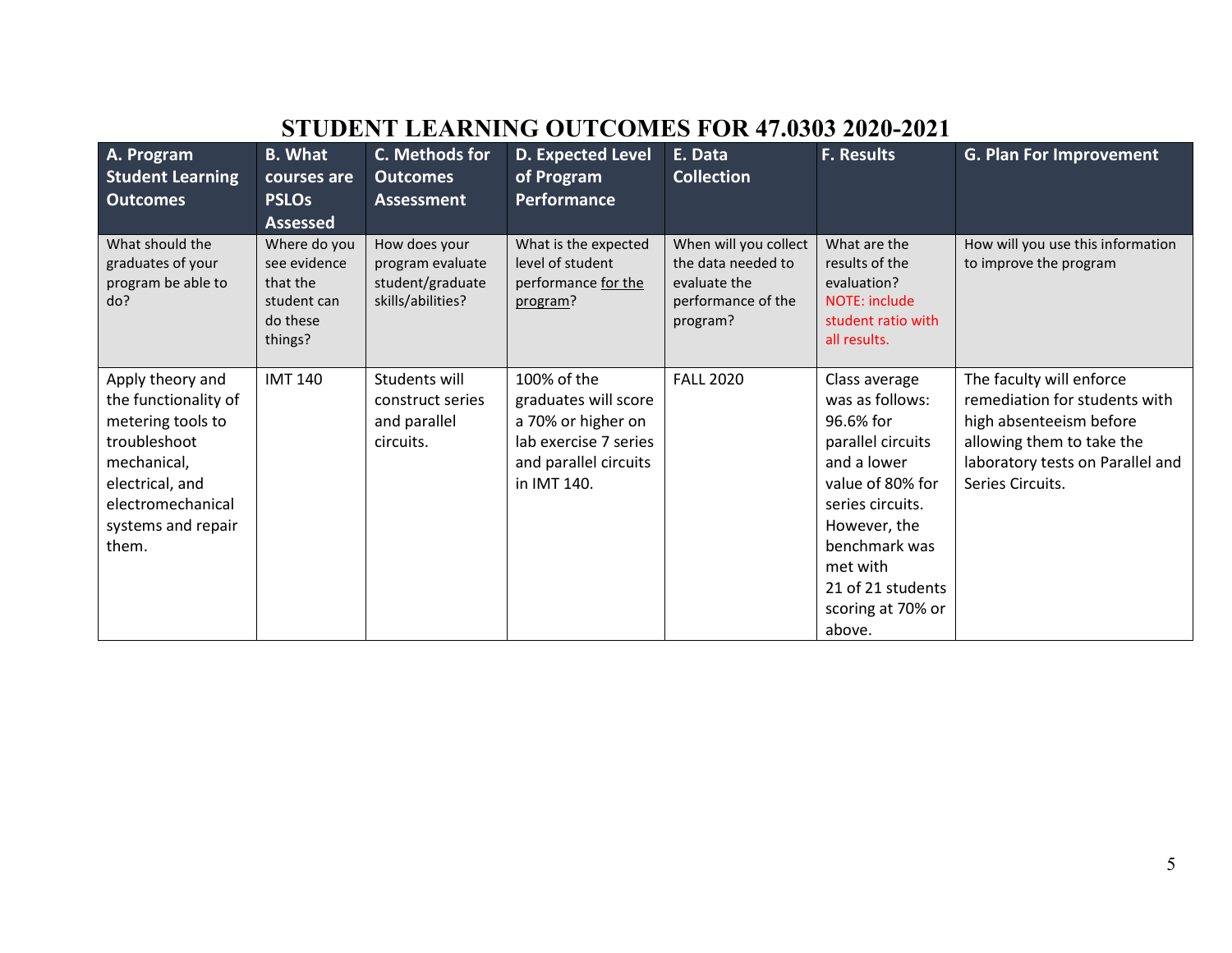## **CONTINUOUS STUDENT IMPROVEMENT**

**In comparison to the last cycle the IMT department has been able to identify the short falls in tracking student improvement. The program in this cycle has been focusing on more hands-on projects to evaluate student learning outcomes because we feel this approach gives us a more accurate method to determine mastery of the concept.** 

**The program's one major shortfall from last cycle to this would be in the IMT 131 hydraulic lab project 3. The IMT students did struggle with the design, install, and test basic pneumatic and hydraulic circuits. The program has started to address this issue by requiring the students to inform the instructor the steps of completing the project before the first attempt.**

**Overall, the IMT program feels that performance will continue to improve. All the IMT students from these different cohorts are working in the field.**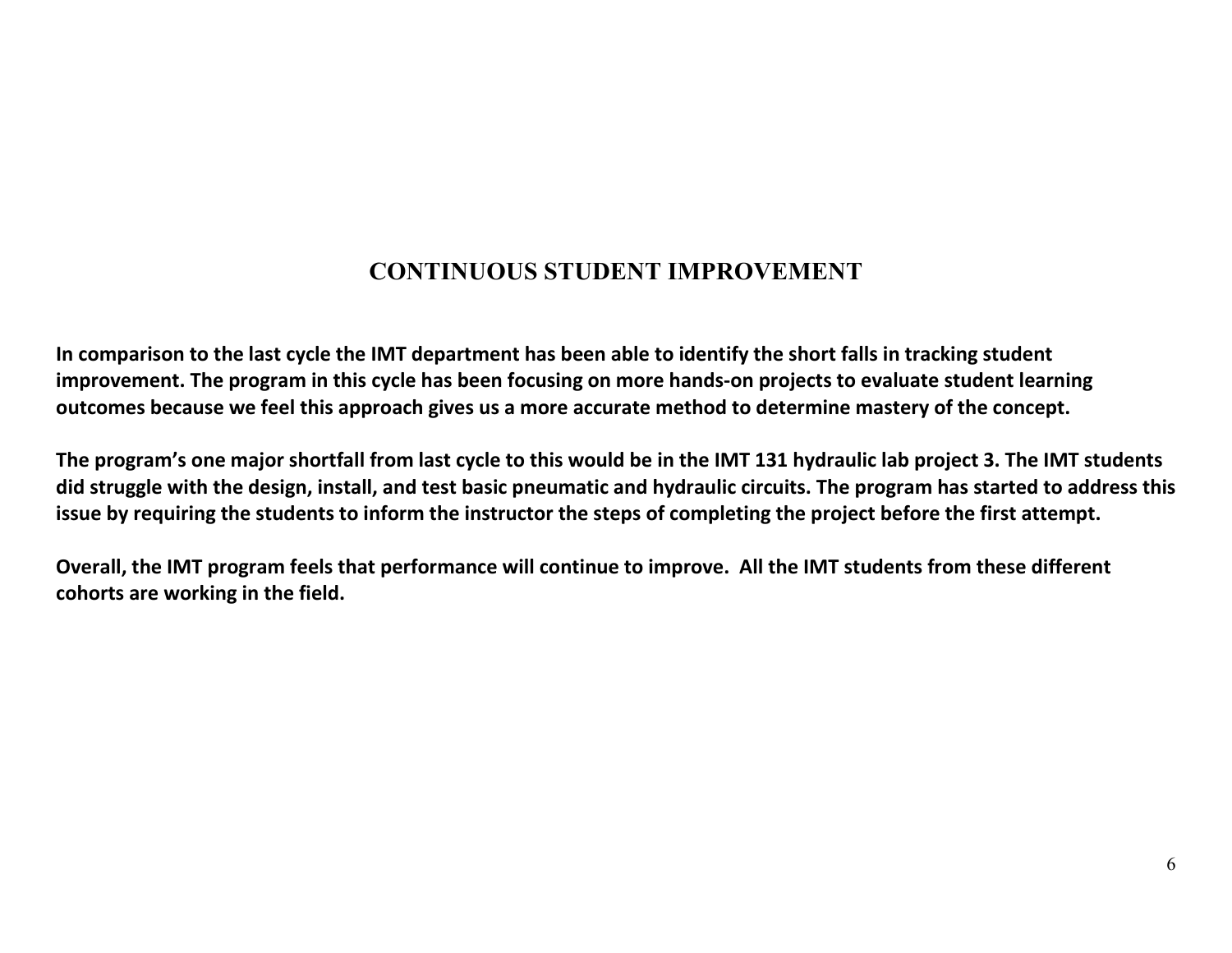#### **PROGRAM VITAL STATISCS**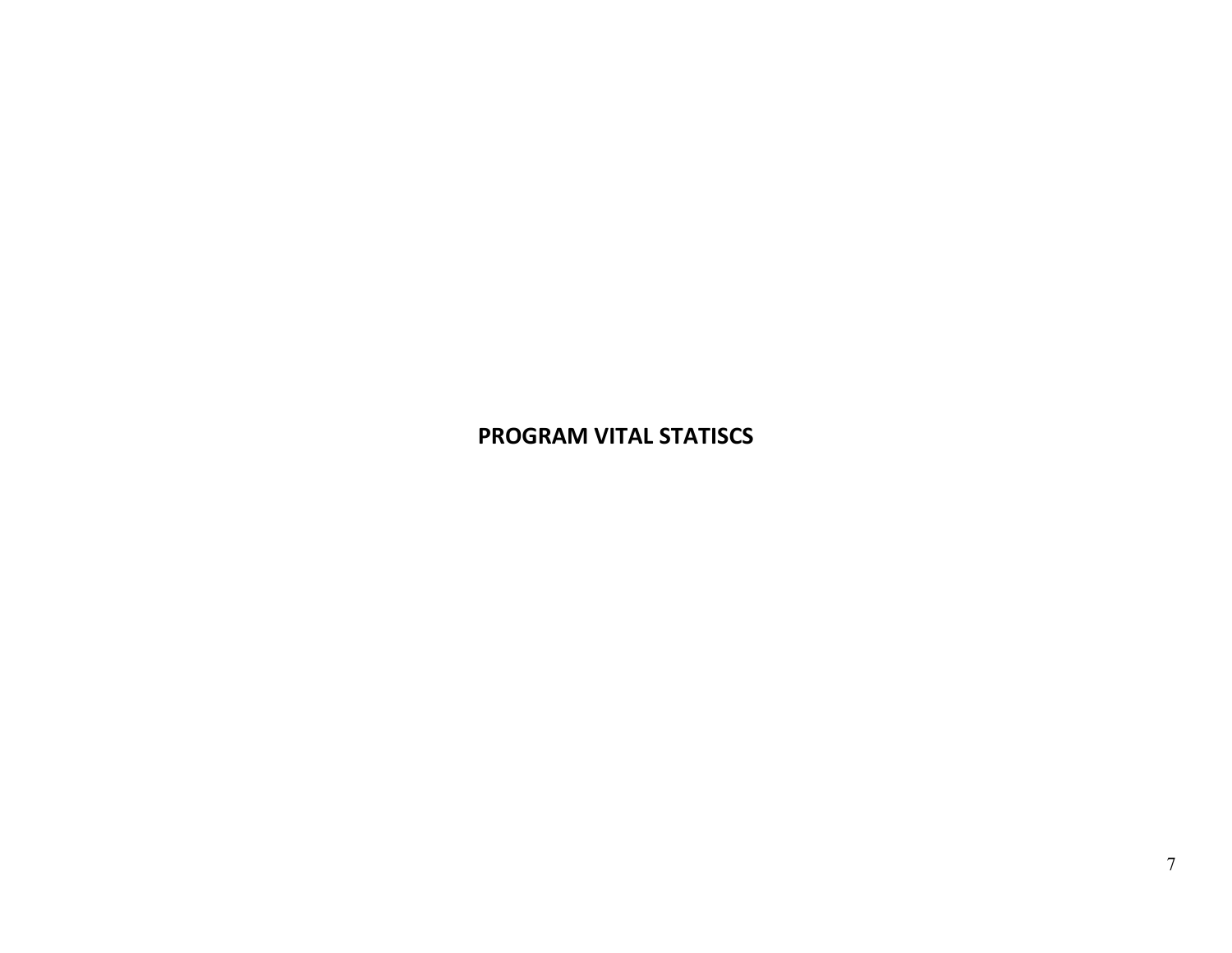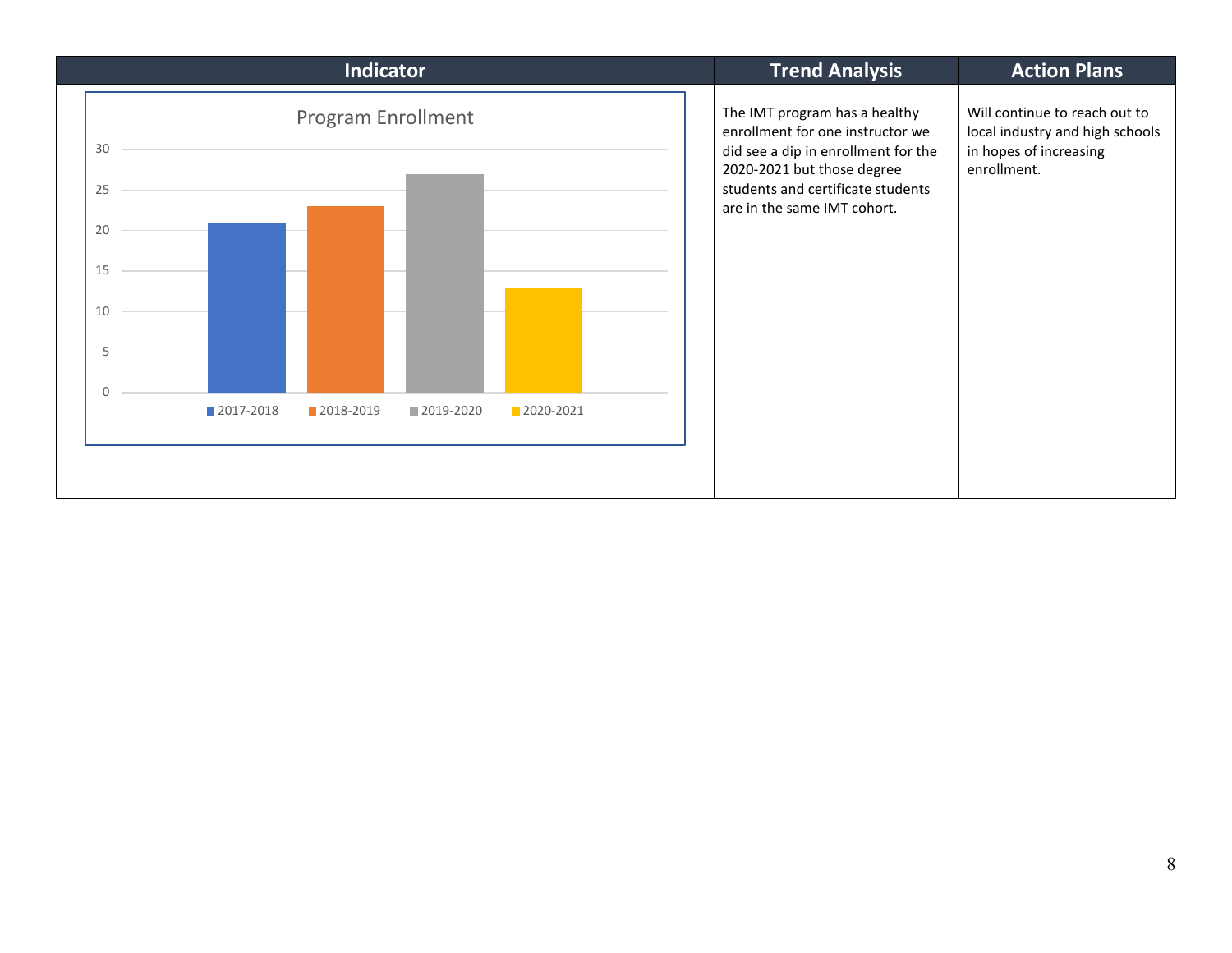| <b>Indicator</b>                                                                                  | <b>Trend Analysis</b>                                                                                                                                      | <b>Action Plans</b>                                                                                                                                                                                                  |
|---------------------------------------------------------------------------------------------------|------------------------------------------------------------------------------------------------------------------------------------------------------------|----------------------------------------------------------------------------------------------------------------------------------------------------------------------------------------------------------------------|
| <b>Fall to Spring Persistence</b><br>100%<br>90%<br>80%<br>70%<br>60%<br>50%<br>40%<br>30%<br>20% | The decrease in persistence in the<br>2019-2020 year could be related to<br>the change of instructor and the<br>increase of rigor added to the<br>program. | Faculty will try to identify those<br>students who are struggling in<br>the Fall semester earlier and<br>use both online and face to<br>face tutoring methods to<br>increase the fall to spring<br>persistence rate. |
| 10%<br>0%                                                                                         |                                                                                                                                                            |                                                                                                                                                                                                                      |
| 2017-2018<br>2018-2019<br>2019-2020<br>2020-2021                                                  |                                                                                                                                                            |                                                                                                                                                                                                                      |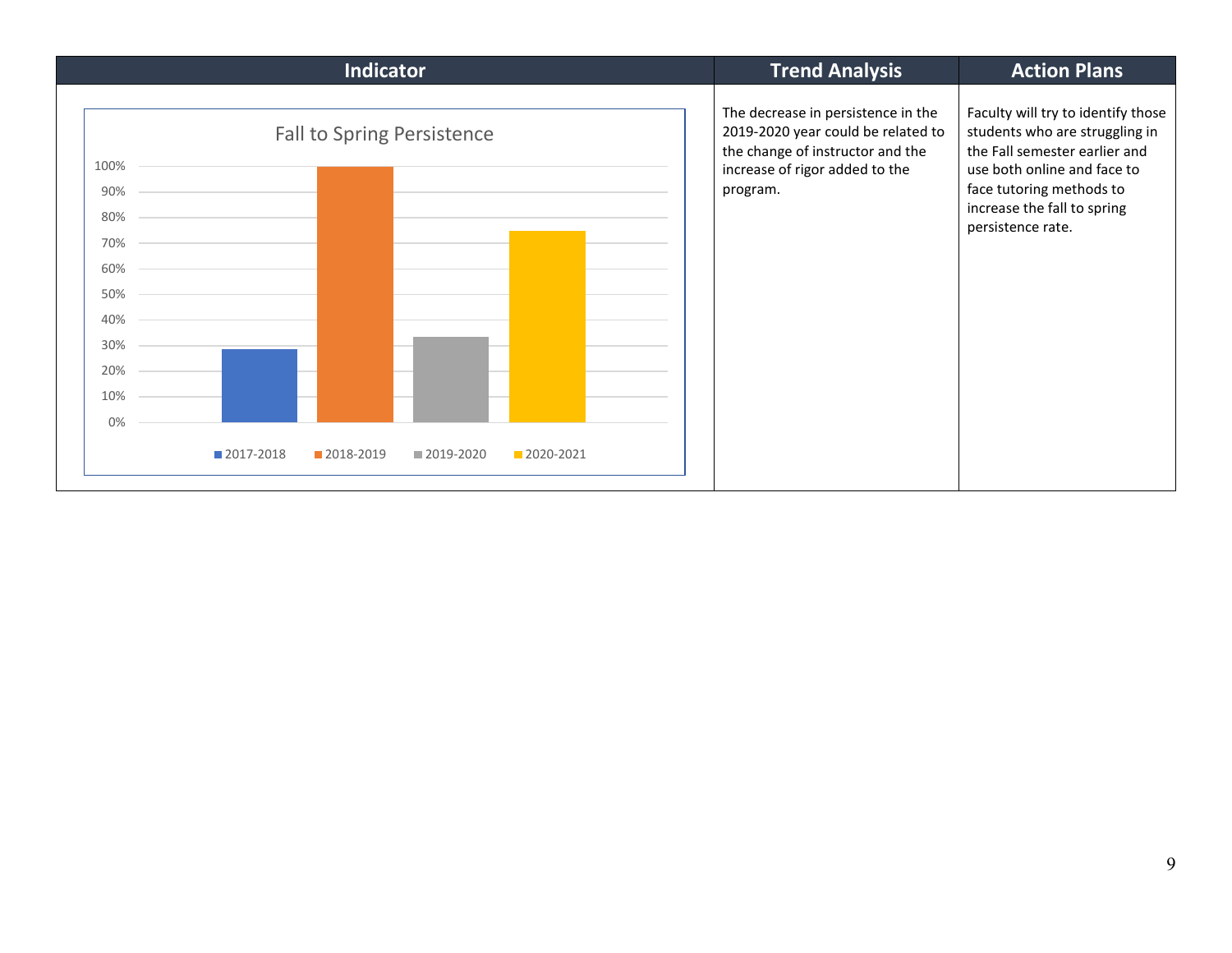| Indicator                                                                        | <b>Trend Analysis</b>                                                                                                                                                                                                               | <b>Action Plans</b>                                                                    |
|----------------------------------------------------------------------------------|-------------------------------------------------------------------------------------------------------------------------------------------------------------------------------------------------------------------------------------|----------------------------------------------------------------------------------------|
| <b>Graduation Rates</b><br>100%<br>90%<br>80%<br>70%<br>60%<br>50%<br>40%<br>30% | Graduation Rates shown are<br>misleading since we have students<br>that may start out in the certificate<br>program and then change<br>curriculum to the degree mid-year<br>and all degree student also receive<br>this certificate | The IMT faculty will make sure<br>curriculum changes are done in<br>a timelier manner. |
| 20%<br>10%<br>0%                                                                 |                                                                                                                                                                                                                                     |                                                                                        |
| ■ 2017-2018<br>2018-2019<br>■ 2019-2020<br>2020-2021                             |                                                                                                                                                                                                                                     |                                                                                        |